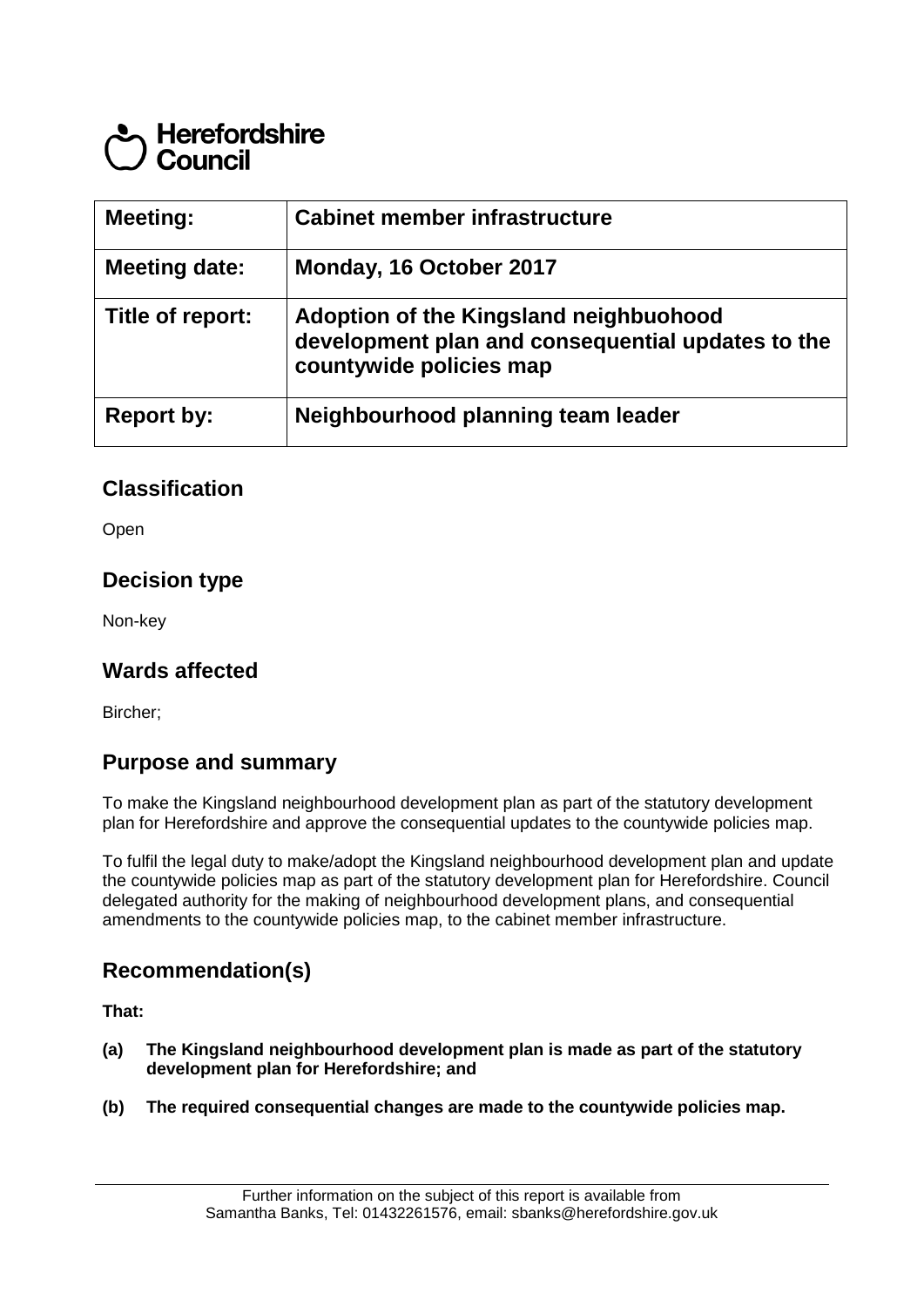## **Alternative options**

1. There are no alternative options to making adopted the Kingsland neighbourhood development plan following the legal requirement of a positive referendum result on 7 September 2017 and compliance with the European obligations and Human Rights conventions, as referred to in this report.

## **Key considerations**

- 2. The relevant provisions of the Localism Act 2011 introduced new powers to allow local communities to prepare neighbourhood development plans and shape future development within their area. Herefordshire has positively supported communities to be involved in producing a neighbourhood development plan and currently has the greatest number being produced in a local authority area within England.
- 3. There are currently 108 plans being produced in Herefordshire by parish councils and their local communities. These neighbourhood development plans will provide more locally detailed policies to support the delivery of the Herefordshire Local Plan – Core Strategy and guide development within the local parish until 2031.
- 4. All neighbourhood development plans are required to be legally compliant and meet a set of requirements referred to as 'the basic conditions', these are that they:
- 5. The neighbourhood area of Kingsland was designated on 27 August 2013; this follows the administrative boundary of Kingsland parish. The Kingsland neighbourhood development plan was prepared by Kingsland Parish Council with assistance of a steering group and the local community.
- 6. The Kingsland neighbourhood plan contains 5 objectives and 18 policies to guide future development within the parish. The plan contains a settlement boundary for the settlements of Kingsland, Codnash and Shirheath which has been indicated within the local plan for proportional growth under policy RA2.
- 7. The plan was submitted to Herefordshire Council on 9 November 2015 and publicised under Regulation 16 of the Neighbourhood Planning (General) Regulations 2012. This consultation period took place between 17 November 2015 and 4 January 2016 where representations were invited. 48 in total were received.
- 8. In March 2017, Ann Skippers BA (Hons) MRTPI was appointed by Herefordshire Council, with consent of the parish council, to undertake the independent examination of the Kingsland neighbourhood development plan. The examiner was appointed via the Neighbourhood Planning Independent Examiner Referral Service (NPIERS) set up in 2013 to enable Local Planning Authorities to source independent examiners. Three potential examiners were provided for selection. Fee rates were the same and the examiner was selected by the parish council based on experience.
- 9. The examiner's report concluded that subject to making some minor modifications, the neighbourhood development plan meets the 'basic conditions' and should proceed to a referendum. On 15 June 2017, the 'Decision Statement'; a report outlining the examiner's modification and confirming that the plan can proceed to referendum was published.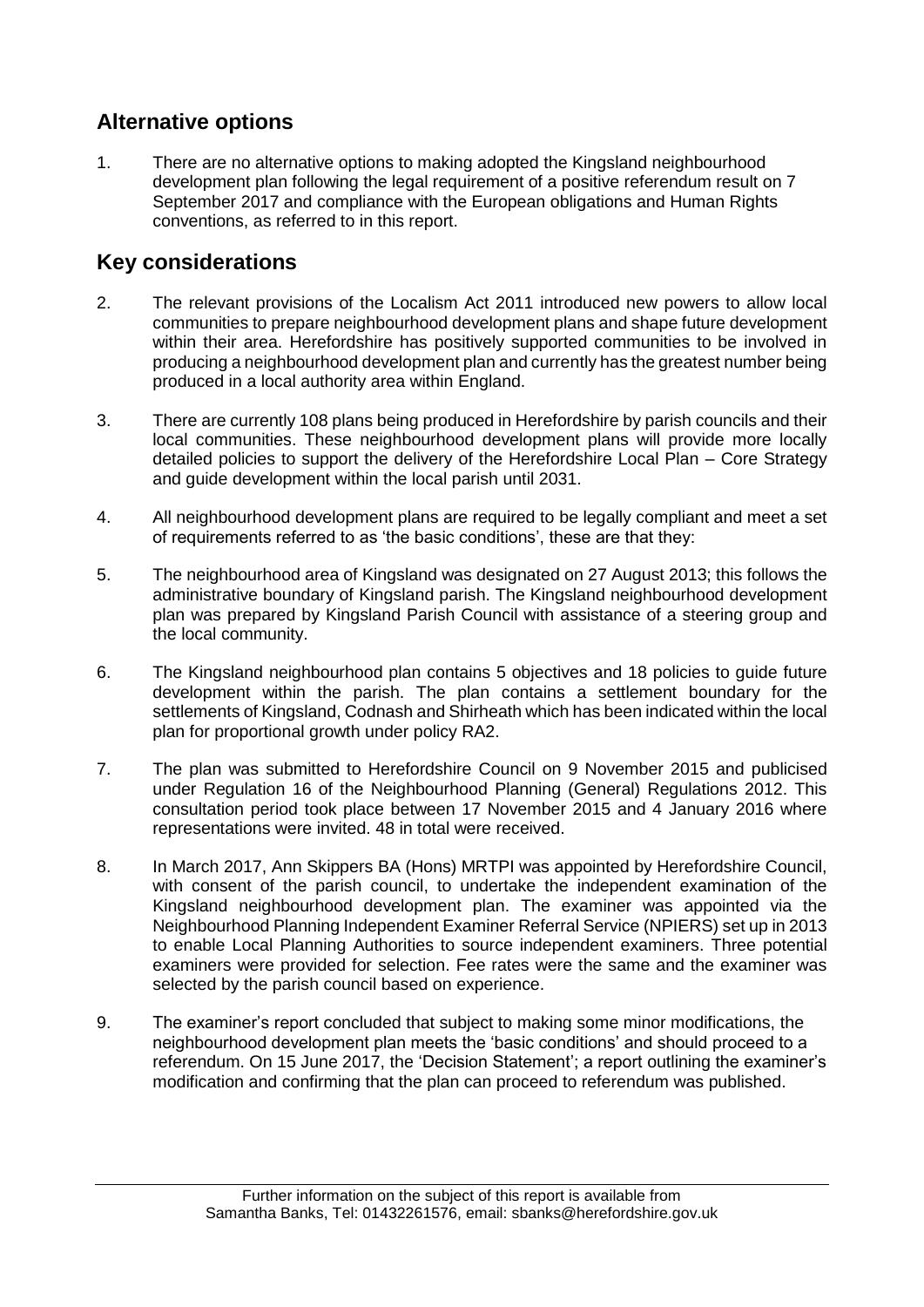- 10. All neighbourhood development plans are required to gain a majority of 50% plus one in favour at a local referendum in order to be 'made'/ adopted by the local planning authority. If the plan received a positive result then the local planning authority have a legal duty to bring the plan into force.
- 11. A referendum was held on the 7 September 2017. 48.16% of the electorate voted within the referendum and the results were are follows;

| Question in referendum                                                                                                                                       | Number of Votes |    |
|--------------------------------------------------------------------------------------------------------------------------------------------------------------|-----------------|----|
|                                                                                                                                                              | Yes             | No |
| Do you want Herefordshire Council to use the<br>neighbourhood plan for Kingsland to help it<br>decide planning applications in<br>the<br>neighbourhood area? | 348             | 58 |
| 85.7% of those voting have voted in favour of the Kingsland<br>neighbourhood development plan.                                                               |                 |    |

The final plan is available at:

<https://myaccount.herefordshire.gov.uk/kingsland>

- 12. On adoption of the Kingsland neighbourhood development plan, there will also be a requirement to update the countywide policies map which accompanies the local plan. This policies map illustrates geographically the application of the policies in the adopted development plan for the county. The adoption of the policies map is to ensure compliance with paragraph 9 of the Local Planning Regulations 2012.
- 13. The update to the policies map will reflect the range of statutory development plan policies set out in both the local plan and the Kingsland neighbourhood development plan for the parish of Kingsland. Such updates to the policies map are likely to be required each time a neighbourhood development plan is adopted. The updated countywide policies map is available at: https://www.herefordshire.gov.uk/downloads/file/1799/core\_strategy\_policies\_map
- 14. Due to the substantial number of neighbourhood development plans being produced within Herefordshire and the legal duty to adopt them following a positive referendum result, approval was gained at council on the 20 May 2016 to delegate all future neighbourhood development plan adoptions to the Cabinet Member – Infrastructure. A regular update report will be presented to council outlining the neighbourhood development plans referendum results and date of their adoption within the period.

## **Community impact**

15. The Kingsland neighbourhood development plan has been produced by the parish council with assistance from the local community. The examiner commented that it was clear that every effort has been made to engage the community and that this effort had been sustained over a long period. Community support has also been demonstrated for the plan during the referendum in which the turnout was 48.16% and the supportive vote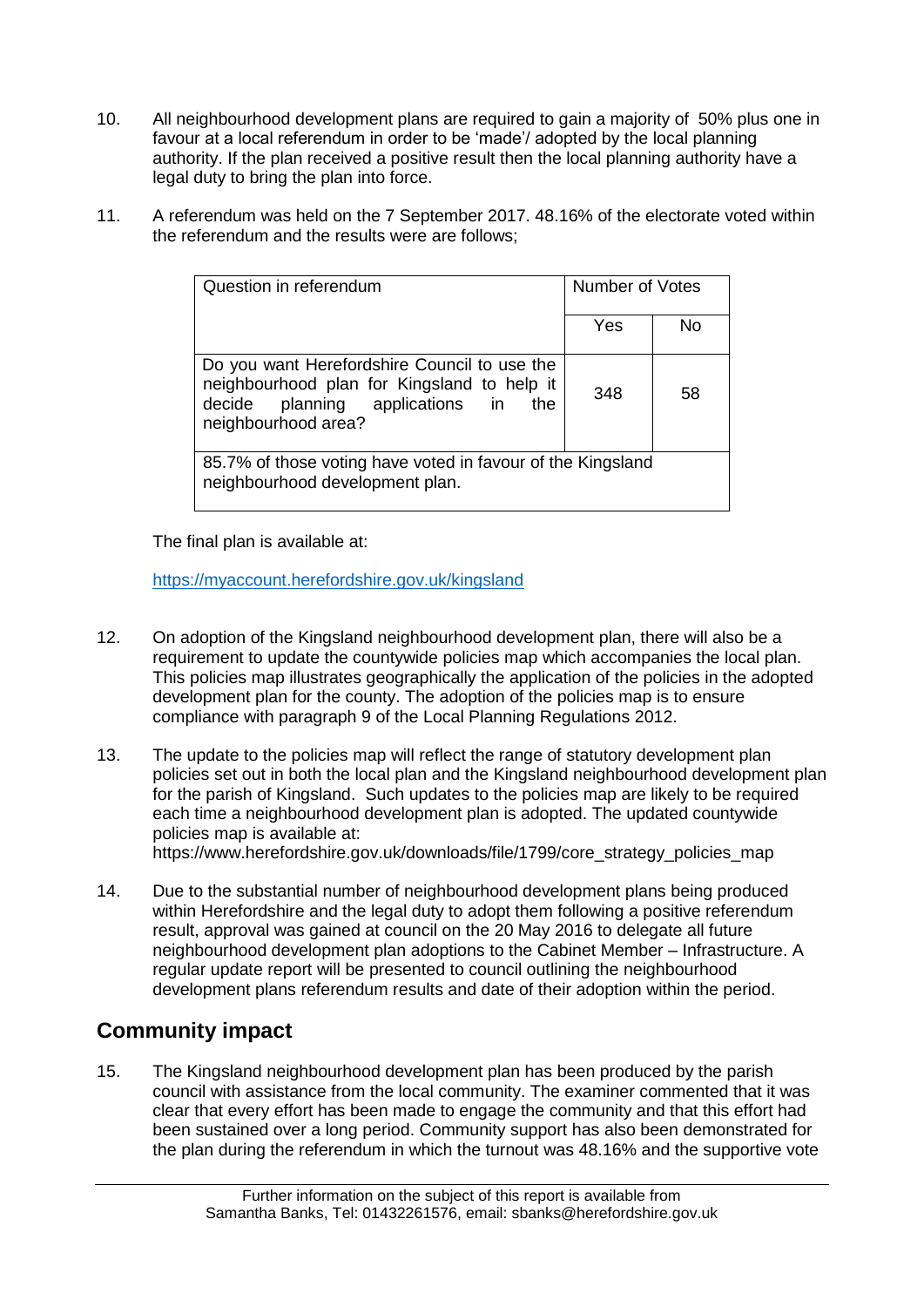was 85.7%.

16. The adoption of the Kingsland neighbourhood development plan will have a positive impact on the local community. The policies and proposal they have helped to develop over the past 2 years will become statutory planning policy for the area.

## **Equality duty**

17. Under section 149 of the Equality Act 2010, the 'general duty' on public authorities is set out as follows:

A public authority must, in the exercise of its functions, have due regard to the need to  $-$ 

- a) eliminate discrimination, harassment, victimisation and any other conduct that is prohibited by or under this Act;
- b) advance equality of opportunity between persons who share a relevant protected characteristic and persons who do not share it;
- c) foster good relations between persons who share a relevant protected characteristic and persons who do not share it.
- 18. There are no direct implications on equality within this report. The neighbourhood development plan has been subject to a requirement within the 'basic conditions' not to breach any EU obligations or any Human Right obligations. This was tested at the independent examination.

### **Resource implications**

19. There are no further financial implications as a result of adopting the plan. The local planning authority is responsible for financing the independent examination and referendum of each neighbourhood development plan. This is funded by a grant from central government.

### **Legal implications**

- 20. The Localism Act 2011 as the enabling act for neighbourhood planning to the Town and Country Planning Act 1990, Part 6 Chapter 3 Section 116, grants local communities the right to set polices through a neighbourhood plan as part of the planning system for determining planning applications.
- 21. Neighbourhood planning is not a legal requirement but a right which communities in England can choose to use but on adoption of the Neighbourhood Development Plan it forms part of the statutory development plan and sits alongside the Local Plan.
- 22. Under section 38A (4) of the Planning and Compensation Act 2004 (as amended), local planning authorities have a legal duty to make a neighbourhood development plan following a positive referendum result. This is subject to the limit exception, in sub section (6), whereby the council need not adopt the plan if it considers that it would be incompatible with any European Union obligations or Human Rights conventions. In this regard, it is noted that the above Equality duty section of this report, at paragraph 19, states that such requirements have been considered and satisfied. Therefore to not make/adopt the Kingsland neighbourhood development plan would be in breach of these statutory provisions.